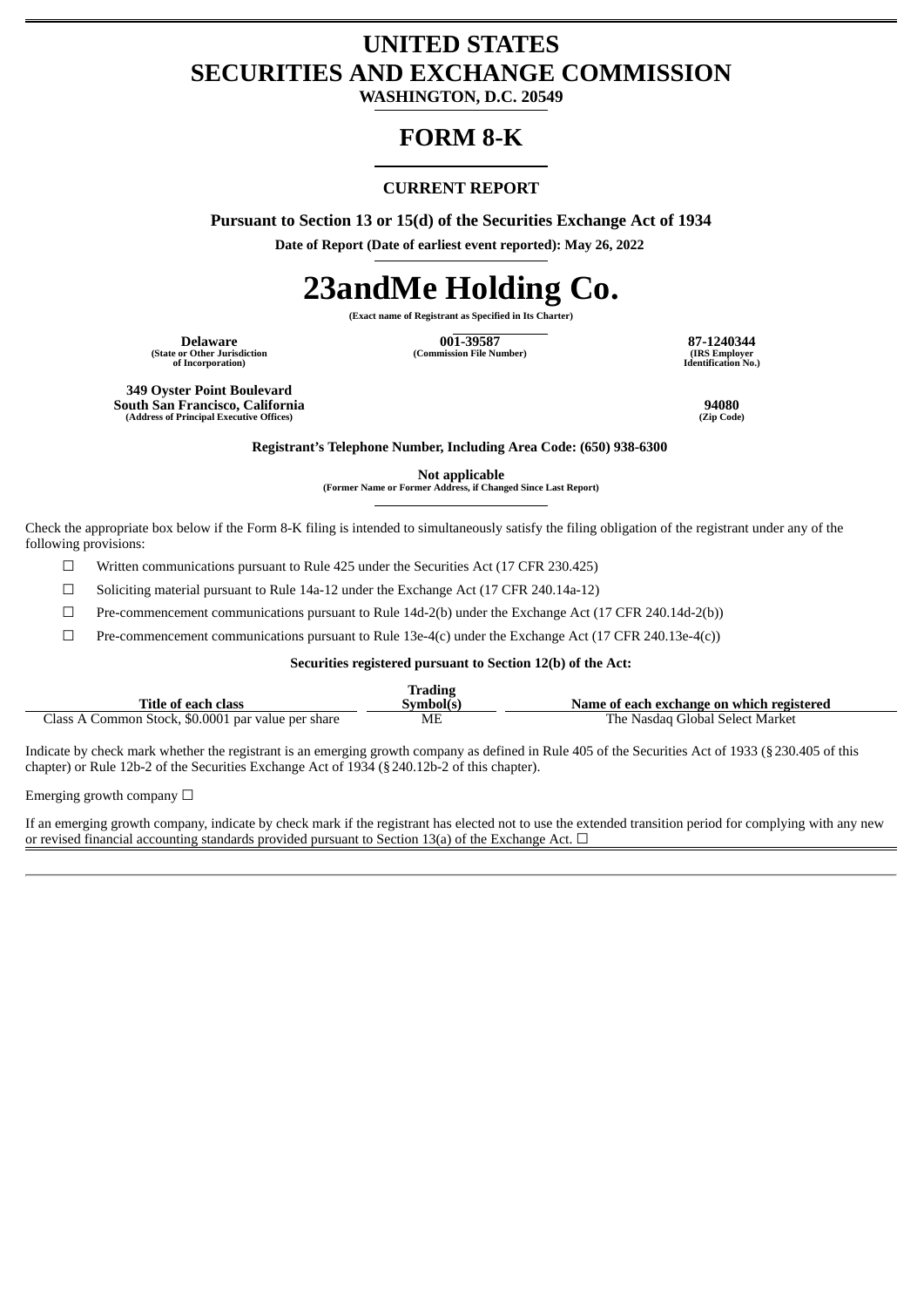#### **Item 2.02 Results of Operations and Financial Condition**

On May 26, 2022, 23andMe Holding Co. (the "Company") issued a press release announcing its financial results for the fourth fiscal quarter and full year ended March 31, 2022. A copy of the press release is attached as Exhibit 99.1 to this Current Report on Form 8-K and is incorporated herein by reference.

The information set forth under this "Item 2.02. Results of Operations and Financial Condition" (including the exhibit thereto) shall not be deemed to be "filed" for the purposes of Section 18 of the Securities Exchange Act of 1934, as amended, nor shall it be incorporated by reference in any filing made by the Company pursuant to the Securities Act of 1933, as amended, other than to the extent that such filing incorporates by reference any or all of such information by express reference thereto.

#### **Item 9.01 Financial Statements and Exhibits**

(d) Exhibits.

## **Exhibit No. Description of Exhibit**

| 99.1 | 23andMe Holding Co. Press Release, dated May 26, 2022                                                                                                                                      |
|------|--------------------------------------------------------------------------------------------------------------------------------------------------------------------------------------------|
| 104  | Cover Page Interactive Data File - the cover page interactive data file does not appear in the Interactive Data File because its XBRL tags<br>are embedded within the Inline XBRL document |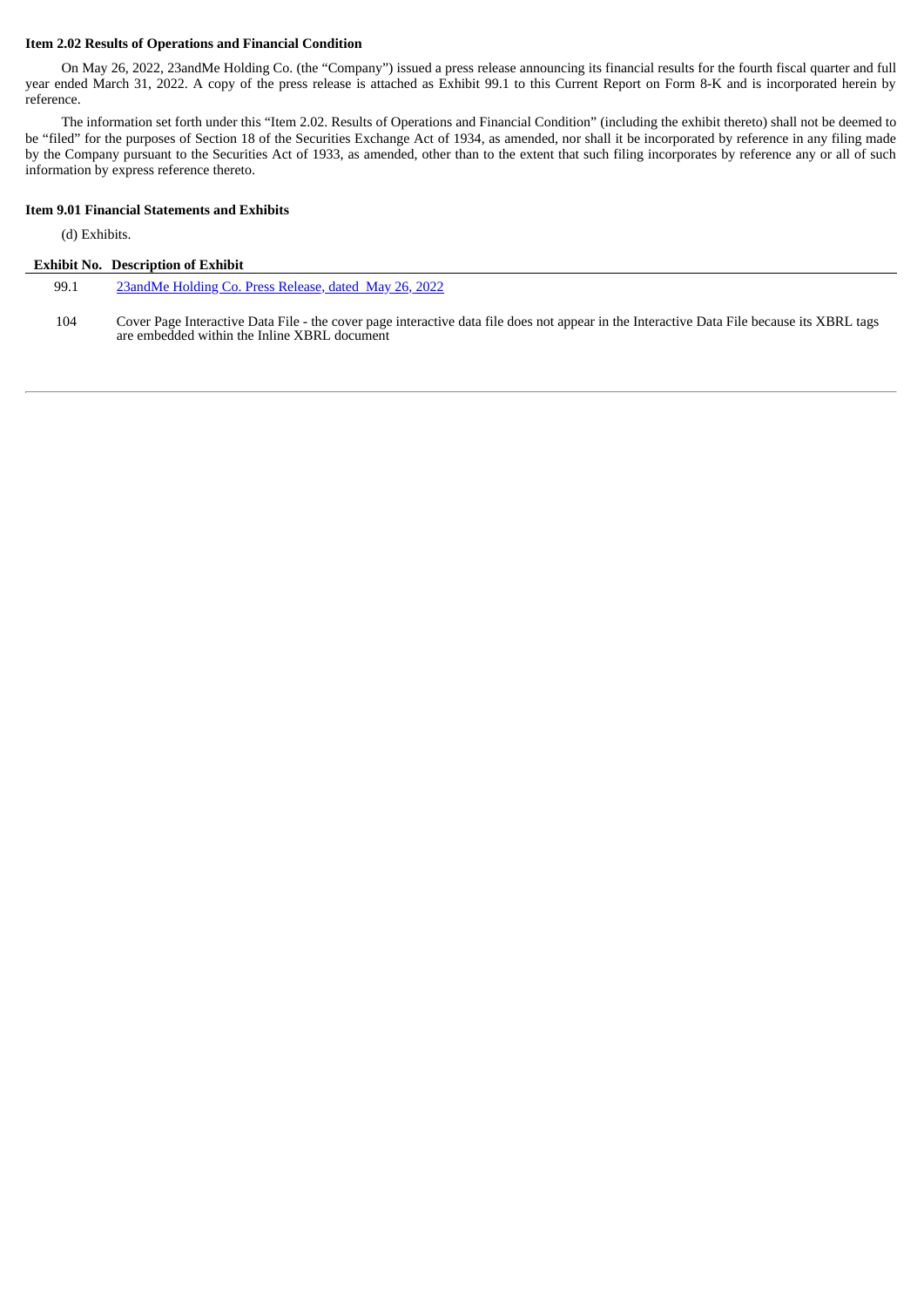# **SIGNATURES**

Pursuant to the requirements of the Securities Exchange Act of 1934, the registrant has duly caused this report to be signed on its behalf by the undersigned thereunto duly authorized.

# **23ANDME HOLDING CO.**

Date: May 26, 2022 **By:** /s/ Steven Schoch

Name: Steven Schoch Chief Financial and Accounting Officer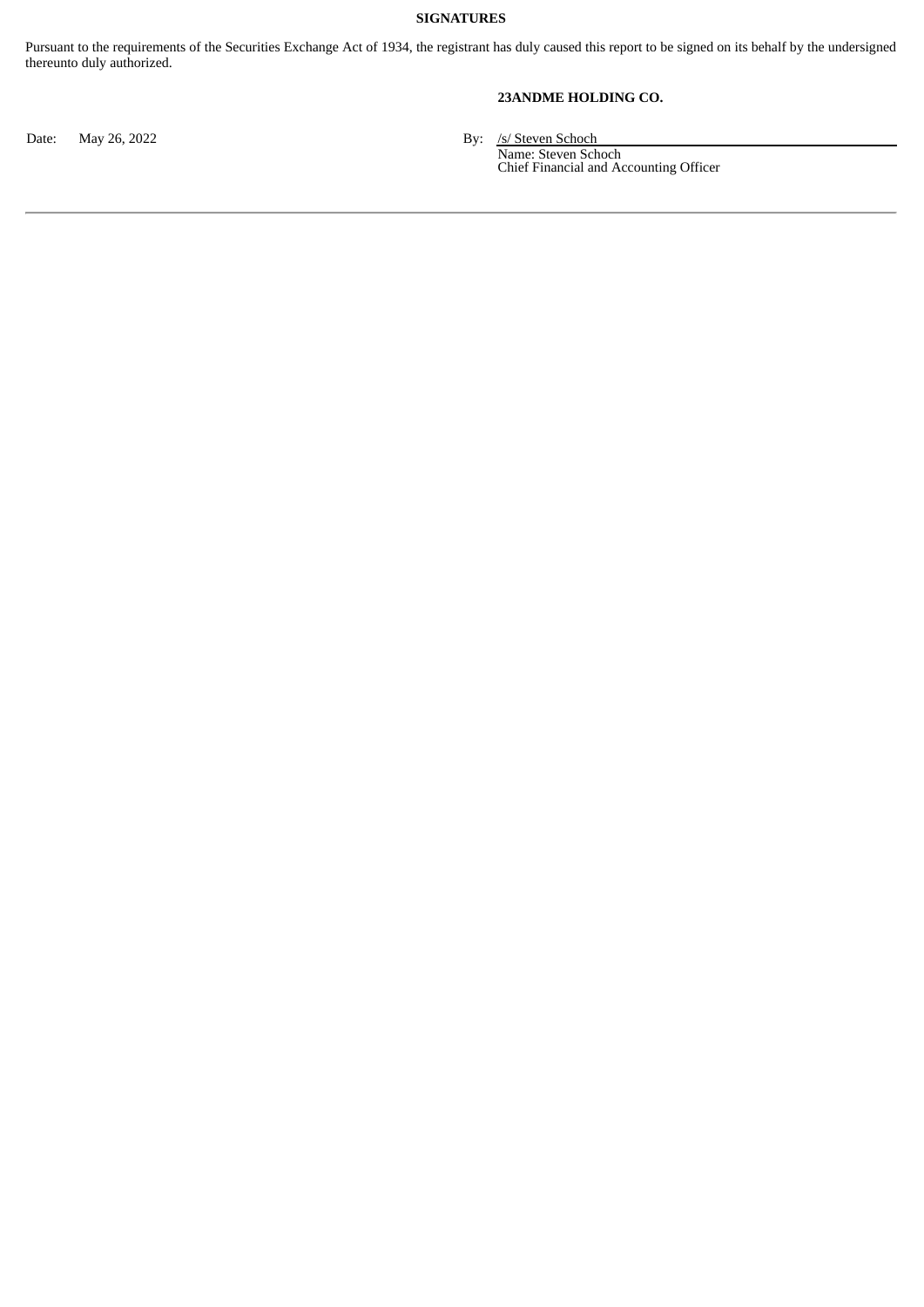#### **23andMe Reports FY2022 Fourth Quarter and Full Year Financial Results**

*Achieved FY2022 financial guidance Fourth quarter and full year revenues of \$101 million and \$272 million representing 14% and 11% increases over prior year, respectively New genomic health services expected in FY2023 Webcast today, May 26, 2022, at 4:30 p.m. Eastern Time*

<span id="page-3-0"></span>**SOUTH SAN FRANCISCO, Calif., May 26, 2022** -- 23andMe Holding Co. (Nasdaq: ME) ("23andMe"), a leading consumer genetics and research company with a mission to help people access, understand, and benefit from the human genome, today reported its financial results for the fourth quarter ("Q4") and full year of fiscal year 2022 ("FY2022"), which ended March 31, 2022. 23andMe is the only company with multiple FDA authorizations for over-the-counter genetic health risk reports, and in particular the only company that is FDA authorized to provide, without physician involvement, genetic cancer risk reports and medication insights on how individuals may process certain commonly prescribed medications based on their genetics. The company has also created the world's largest crowdsourced platform for genetic research, which it is using to pursue drug discovery programs rooted in human genetics across a spectrum of disease areas.

"We made incredible progress this last year with several major milestones, including our entry into the public markets, raising \$560 million, and our acquisition of Lemonaid Health. In addition, we increased the number of health reports in our Personal Genome Service to over 60, grew our customer base to 12.8 million genotyped customers and expanded our therapeutics pipeline to more than 50 active programs with two now in Phase 1 clinical trials. All of these accomplishments further our mission to help people access, understand and benefit from the human genome," said Anne Wojcicki, CEO and Co-Founder of 23andMe. "Genomic information is enabling us to revolutionize the diagnosis, prevention and treatment of human disease. The 23andMe Consumer business is focused on building a genomic health service that focuses on prevention and wellness. Our clinical efforts started with the acquisition and integration of Lemonaid Health's telehealth and digital pharmacy services and will continue as we roll out a number of new services this fiscal year. Just this month we started beta testing a genetic report consultation service with clinicians who are trained in genetic health concepts. This service can help customers better understand the potential impact of their genetic risk profile and discuss the next steps. This is just the start of our efforts in this area, and I'm excited about the broader suite of services we plan to introduce later this year."

#### **FY2022 Financial Results Summary**

- Achieved financial guidance
	- \$272 million revenue [guidance: \$268 to \$278 million]
	- \$217 million net loss [guidance: \$(205) to \$(220) million]
	- \$151 million adjusted EBITDA loss [guidance: \$(148) to \$(163) million]
- Solid balance sheet with cash of \$553 million at year end.

#### **Recent Highlights**

- Began offering clinician-led genetic consultations to 23andMe customers focused on risk of breast cancer, colon cancer or early onset of heart disease based on the company's BRCA1/BRCA2, MUTYH-associated polyposis and familial hypercholesterolemia reports.
- Enrolled patients in a Phase 1 study of the company's first wholly owned immuno-oncology antibody, 23ME-00610 (23ME'610).
- Presented data at the American Association for Cancer Research (AACR) 2022 Annual Meeting related to the company's wholly-owned 23ME'610 immuno-oncology program.
- Increased customer database to 12.8 million genotyped customers.
- Expanded 23andMe+ availability to customers in the UK and Canada. 23andMe+ is a membership service that offers insights and features to give members even more actionable information to live healthier lives.
- Launched three new reports for customers subscribed to 23andMe+ bringing total reports available to over 60. These new reports use machine learning to create a statistical model that estimates a person's likelihood of developing a specific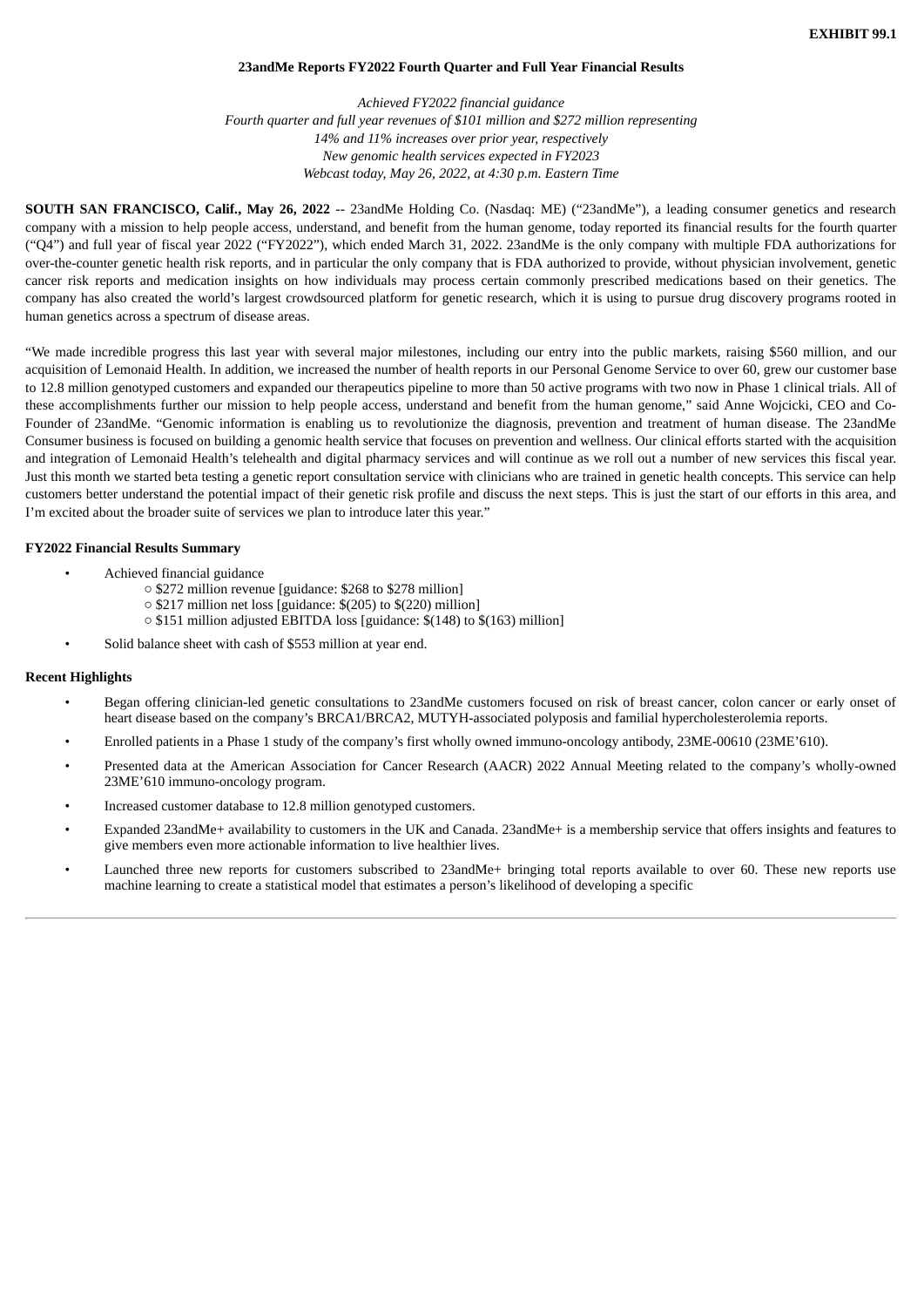condition using thousands of genetic markers, along with a person's ethnicity and birth sex. The new reports released in the fourth quarter were:

- Skin cancer report
- Diverticulitis report
- Irritable bowel syndrome report
- Published three papers describing findings on how genetics influences depression and bipolar disorder Translational Psychiatry (2022) 12:121, educational attainment Nature Genetics (2022) 54, 437–449 and loss of smell and taste due to COVID-19 Nature Genetics (2022) 54, 121-124
- Made Comparably's 2022 list of Best Places to Work in the San Francisco Bay Area

"Our 2022 fiscal year was a pivotal year for 23andMe with our public listing in June 2021 followed by the strategically important acquisition of Lemonaid Health in November," said Steve Schoch, Chief Financial Officer of 23andMe. "During that same time, our Personal Genome Service business increased by 1.5 million genotyped customers, or 13%, significantly extending our competitive data advantage. Our investments in our therapeutics portfolio have increased our pipeline to more than 50 active programs. Our Research Services business will be sustained by GSK's election to remain our exclusive data partner for a fifth year for an opt-in cash payment of \$50 million, double the average annual cash payment of the first four years. This extension is a clear sign of the value GSK sees in our data advantage."

"This coming fiscal year we plan to take a more cautious overall approach to our use of cash, giving priority to the roll out of our next-generation genomic health service, and to advancing our therapeutics efforts. We believe that appropriate investments in these areas will provide our best opportunities for future growth," added Schoch.

#### **FY2022 Fourth Quarter and Full Year Financial Results**

Total revenue for the three and twelve months ended March 31, 2022, was \$101 million and \$272 million, respectively, representing increases of 14% and 11%, respectively, for the same periods in the prior year. Fourth quarter revenue growth was primarily due to the addition of three months of telehealth business revenue from our Lemonaid Health acquisition and higher research services revenue. These increases were partially offset by lower Personal Genome Service ("PGS") revenue. Full year revenue growth was primarily driven by five months of telehealth business revenue and higher subscription revenue.

Consumer services revenue represented approximately 83% and 82% of total revenue, respectively, for the three and twelve months ended March 31, 2022, and research services revenue, substantially all derived from the collaboration with GSK, accounted for approximately 17% and 18% of total revenue, respectively, for those same periods.

Operating expenses for the three and twelve months ended March 31, 2022 were \$117 million and \$387 million, respectively, compared to \$112 million and \$302 million for the same periods in the prior year. The increase in fourth quarter operating expenses was primarily attributable to increased sales and marketing expenses associated with the addition of telehealth marketing activities. The increase in full year operating expenses was primarily due to increased sales and marketing spending around holiday and promotional periods, the addition of telehealth sales and marketing expenses and therapeuticsrelated research and development expenses as programs advance in development.

Net loss for the three and twelve months ended March 31, 2022 was \$70 million and \$217 million, respectively, compared to net losses of \$67 million and \$184 million for the same periods in the prior year. The increase in net loss for the fourth quarter was primarily driven by higher operating expenses (as noted above). The increase in net loss in the full year was primarily driven by higher operating expenses (as noted above) offset by changes in fair value of warrant liabilities of \$33 million and an income tax benefit of \$3 million. In December 2021, the company redeemed all outstanding warrants.

Total Adjusted EBITDA (as defined below) for the three and twelve months ended March 31, 2022 was \$(30) million and \$(151) million, respectively, compared to  $\frac{f(1)}{g(1)}$  million and  $\frac{f(77)}{g(17)}$  million for the same periods in the prior year. The decrease in total Adjusted EBITDA was driven primarily by the increase in operating expenses listed above. Adjusted EBITDA for the three and twelve months ended March 31, 2022 for the Consumer & Research Services segment was \$3 million and \$(30) million, respectively, compared to \$18 million and \$13 million for the same periods in the prior year. The decrease in this segment was driven primarily by the increase in operating expenses listed above, excluding therapeutics-related research and development expenses and one-time transaction costs.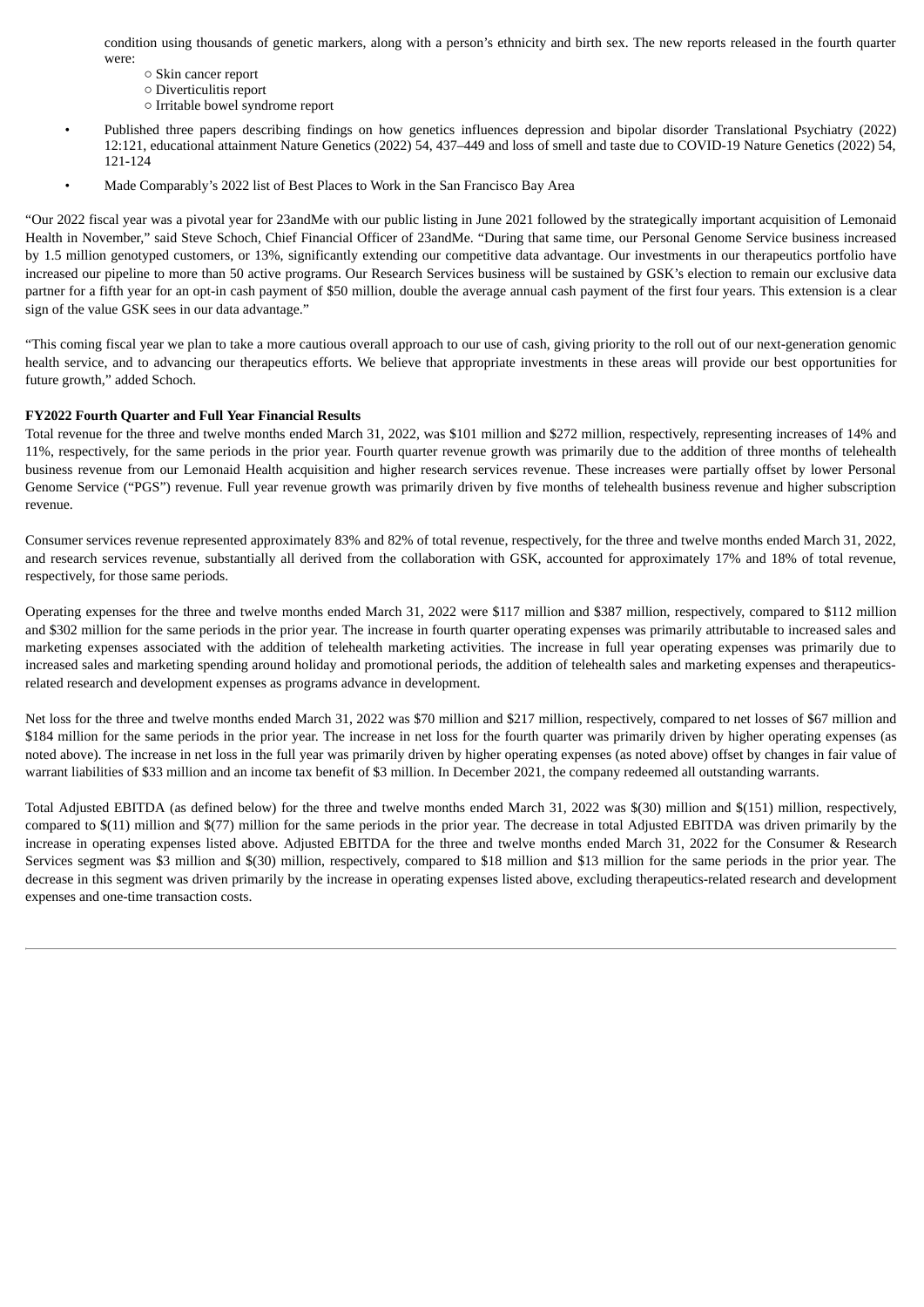#### **Balance Sheet**

23andMe ended Q4 FY2022 with cash of \$553 million, compared to \$282 million as of March 31, 2021. The increase was primarily attributable to the \$560 million in gross proceeds from the completion of the business combination with the Virgin Group Acquisition Corp during the first quarter of FY2022.

#### **FY2023 Financial Guidance**

The company's full year fiscal 2023 guidance is based on a conservative approach, recognizing the current uncertainties in the general economy and in financial markets. Within the existing consumer businesses of PGS and telehealth, the company is prioritizing the minimization of cash burn over top-line growth. For those business segments expected to drive future growth, which include the company's new genomic health services and Therapeutics, the company plans to focus on the most strategically and financially valuable options and invest appropriately. Because the new genomic health service is not anticipated to fully launch until later in the fiscal year, the company does not foresee meaningful revenue contribution from these new consumer products and services within FY2023. As a reminder, our guidance includes the full-year impact of the consolidation of Lemonaid Health's business into the company's overall consumer business as well as the current and anticipated effects of general inflation on certain of our costs. Revenue guidance for FY2023, which will end on March 31, 2023, is projected to be in the range of \$260 to \$280 million, with a net loss in the range of \$350 to \$370 million. Full year adjusted EBITDA loss is projected to be in the range of \$195 to \$215 million for fiscal year 2023.

#### **Conference Call Webcast Information**

23andMe will host a conference call at 4:30 p.m. Eastern Time on Thursday, May 26th, 2022 to discuss the financial results for the full year and Q4 FY2022 and report on business progress. The webcast can be accessed on the day of the event at https://investors.23andme.com/news-events/eventspresentations. A webcast replay will be available at the same address for a limited time within 24 hours after the event.

#### **About 23andMe**

23andMe is a genetics-led consumer healthcare and therapeutics company empowering a healthier future. For more information, please visit investors.23andme.com.

#### **Forward-Looking Statements**

This press release contains forward-looking statements within the meaning of Section 27A of the Securities Act of 1933, as amended, and Section 21E of the Securities Exchange Act of 1934, as amended, including, without limitation, statements regarding the future performance of 23andMe's businesses in consumer genetics and therapeutics and the growth and potential of its proprietary research platform. All statements, other than statements of historical fact, included or incorporated in this press release, including statements regarding 23andMe's strategy, financial position, funding for continued operations, cash reserves, projected costs, plans, and objectives of management, are forward-looking statements. The words "believes," "anticipates," "estimates," "plans," "expects," "intends," "may," "could," "should," "potential," "likely," "projects," "predicts," "continue," "will," "schedule," and "would" or, in each case, their negative or other variations or comparable terminology, are intended to identify forward-looking statements, although not all forward-looking statements contain these identifying words. These forward-looking statements are predictions based on 23andMe's current expectations and projections about future events and various assumptions. 23andMe cannot guarantee that it will actually achieve the plans, intentions, or expectations disclosed in its forward-looking statements and you should not place undue reliance on 23andMe's forward-looking statements. These forward-looking statements involve a number of risks, uncertainties (many of which are beyond the control of 23andMe), or other assumptions that may cause actual results or performance to differ materially from those expressed or implied by these forward-looking statements. The forward-looking statements contained herein are also subject to other risks and uncertainties that are described in 23andMe's Quarterly Report on Form 10-Q for the quarter ended December 31, 2021 filed with the Securities and Exchange Commission ("SEC") on February 11, 2022 and in the reports subsequently filed by 23andMe with the SEC. The statements made herein are made as of the date of this press release and, except as may be required by law, 23andMe undertakes no obligation to update them, whether as a result of new information, developments, or otherwise.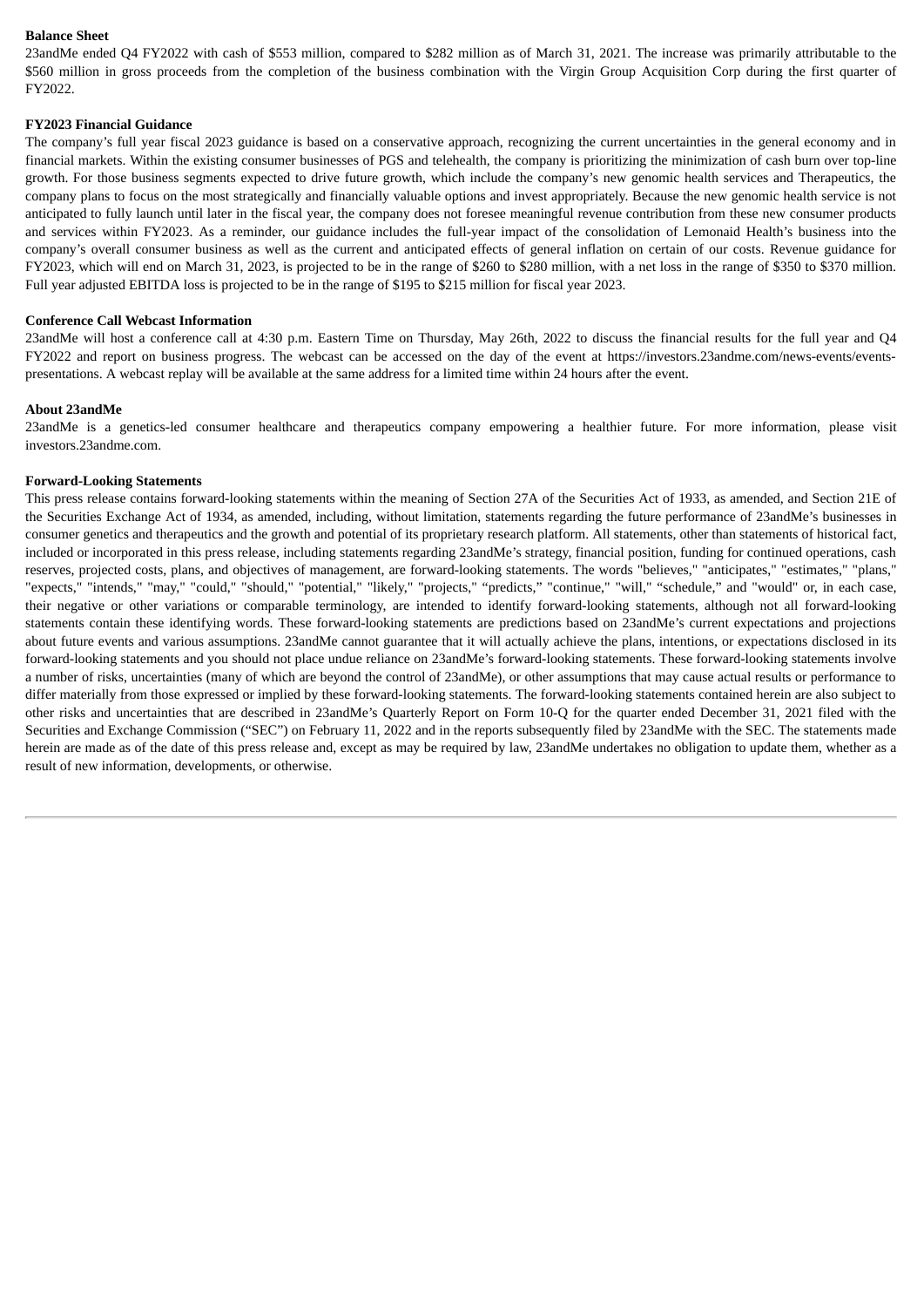#### **Use of Non-GAAP Financial Measure**

To supplement the 23andMe's unaudited condensed consolidated statements of operations and unaudited condensed consolidated balance sheets, which are prepared in conformity with generally accepted accounting principles in the United States of America ("GAAP"), this press release also includes references to Adjusted EBITDA, which is a non-GAAP financial measure that 23andMe defines as net income before net interest expense (income), net other expense (income), changes in fair value of warrant liabilities, income tax (provision) benefit, depreciation and amortization of fixed assets, amortization of internal use software, amortization of acquired intangible assets, non-cash stock-based compensation expense, acquisition-related costs, litigation settlements not related to normal and continued business activities, and expenses related to restructuring and other charges, if applicable for the period. 23andMe has provided a reconciliation of net loss, the most directly comparable GAAP financial measure, to Adjusted EBITDA at the end of this press release.

Adjusted EBITDA is a key measure used by 23andMe's management and the board of directors to understand and evaluate operating performance and trends, to prepare and approve 23andMe's annual budget and to develop short- and long-term operating plans. 23andMe provides Adjusted EBITDA because 23andMe believes it is frequently used by analysts, investors and other interested parties to evaluate companies in its industry and it facilitates comparisons on a consistent basis across reporting periods. Further, 23andMe believes it is helpful in highlighting trends in its operating results because it excludes items that are not indicative of 23andMe's core operating performance. In particular, 23andMe believes that the exclusion of the items eliminated in calculating Adjusted EBITDA provides useful measures for period-to-period comparisons of 23andMe's business. Accordingly, 23andMe believes that Adjusted EBITDA provides useful information in understanding and evaluating operating results in the same manner as 23andMe's management and board of directors.

In evaluating Adjusted EBITDA, you should be aware that in the future 23andMe will incur expenses similar to the adjustments in this presentation. 23andMe's presentation of Adjusted EBITDA should not be construed as an inference that future results will be unaffected by these expenses or any unusual or non-recurring items. Adjusted EBITDA should not be considered in isolation of, or as an alternative to, measures prepared in accordance with GAAP. Other companies, including companies in the same industry, may calculate similarly-titled non-GAAP financial measures differently or may use other measures to evaluate their performance, all of which could reduce the usefulness of Adjusted EBITDA as a tool for comparison. There are a number of limitations related to the use of these non-GAAP financial measures rather than net loss, which is the most directly comparable financial measure calculated in accordance with GAAP. Some of the limitations of Adjusted EBITDA include (i) Adjusted EBITDA does not properly reflect capital commitments to be paid in the future, and (ii) although depreciation and amortization are non-cash charges, the underlying assets may need to be replaced and Adjusted EBITDA does not reflect these capital expenditures. When evaluating 23andMe's performance, you should consider Adjusted EBITDA alongside other financial performance measures, including net loss and other GAAP results.

**\*\*\***

Investor Relations Contact: investors@23andme.com Media Contact: press@23andMe.com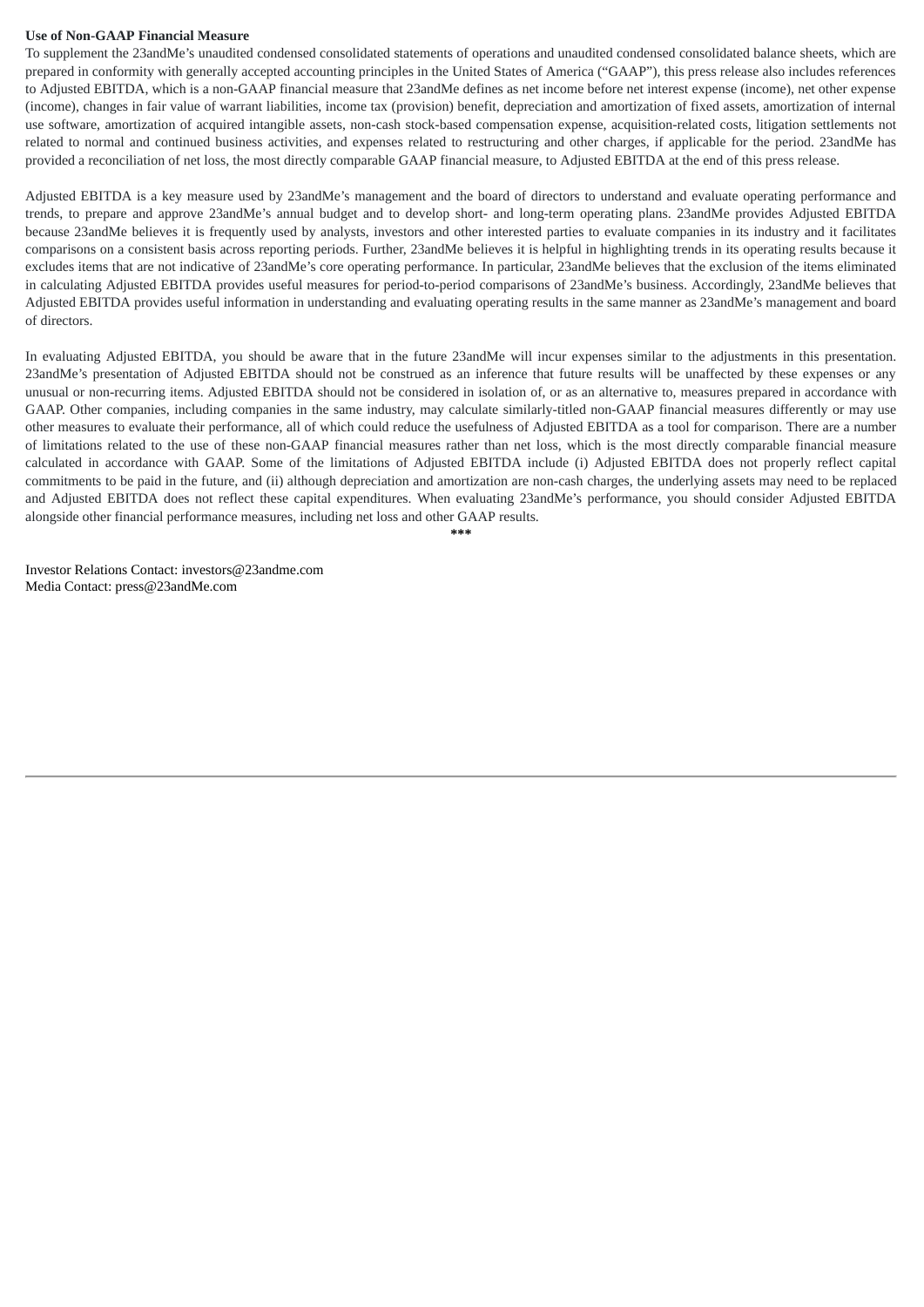#### **23andMe Holding Co. Condensed Consolidated Statements of Operations and Comprehensive Loss (in thousands, except share and per share amounts) (Unaudited)**

|                                                                                                                                                                                                                                        | <b>Three Months Ended</b><br>March 31, |             |              |                | <b>Year Ended</b><br>March 31, |             |    |            |
|----------------------------------------------------------------------------------------------------------------------------------------------------------------------------------------------------------------------------------------|----------------------------------------|-------------|--------------|----------------|--------------------------------|-------------|----|------------|
|                                                                                                                                                                                                                                        |                                        | 2022        |              | 2021           |                                | 2022        |    | 2021       |
| Revenue (related party amounts of \$16,783 and \$9,696 for the three<br>months ended March 31, 2022 and 2021, respectively, and \$46,064 and<br>\$39,917 for the years ended March 31, 2022 and 2021, respectively)                    | \$                                     | 100,559     | $\mathbb{S}$ | 88.582         | \$                             | 271,893     | \$ | 243,920    |
| Cost of revenue (related party amounts of \$90 and \$(808) for the three<br>months ended March 31, 2022 and 2021, respectively, and \$299 and<br>$$(1,400)$ for the years ended March 31, 2022 and 2021, respectively)                 |                                        | 53,502      |              | 44,053         |                                | 138,948     |    | 126,914    |
| Gross profit                                                                                                                                                                                                                           |                                        | 47.057      |              | 44.529         |                                | 132.945     |    | 117,006    |
| Operating expenses:                                                                                                                                                                                                                    |                                        |             |              |                |                                |             |    |            |
| Research and development (related party amounts of \$5,769 and<br>\$7,997 for the three months ended March 31, 2022 and 2021,<br>respectively, and \$23,954 and \$18,684 for the years ended March 31,<br>2022 and 2021, respectively) |                                        | 50,324      |              | 45,596         |                                | 189,377     |    | 159,856    |
| Sales and marketing                                                                                                                                                                                                                    |                                        | 29,351      |              | 11,955         |                                | 100,338     |    | 43,197     |
| General and administrative                                                                                                                                                                                                             |                                        | 36,836      |              | 54,055         |                                | 97,383      |    | 99,149     |
| Total operating expenses                                                                                                                                                                                                               |                                        | 116,511     |              | 111,606        |                                | 387,098     |    | 302,202    |
| Loss from operations                                                                                                                                                                                                                   |                                        | (69, 454)   |              | (67,077)       |                                | (254, 153)  |    | (185, 196) |
| Other (expense) income:                                                                                                                                                                                                                |                                        |             |              |                |                                |             |    |            |
| Interest (expense) income, net                                                                                                                                                                                                         |                                        | 64          |              | 60             |                                | 277         |    | 255        |
| Change in fair value of warrant liabilities                                                                                                                                                                                            |                                        |             |              |                |                                | 32,989      |    |            |
| Other (expense) income, net                                                                                                                                                                                                            |                                        | (122)       |              | $\overline{4}$ |                                | (83)        |    | 1,322      |
| Loss before income taxes                                                                                                                                                                                                               |                                        | (69, 512)   |              | (67, 013)      |                                | (220, 970)  |    | (183, 619) |
| Benefit from (provision for) income taxes                                                                                                                                                                                              |                                        | (32)        |              |                |                                | 3,480       |    |            |
| Net loss                                                                                                                                                                                                                               | \$                                     | (69, 544)   | \$           | (67, 013)      | \$                             | (217, 490)  | \$ | (183, 619) |
| Other comprehensive income                                                                                                                                                                                                             |                                        | 215         |              |                |                                | 179         |    |            |
| Total comprehensive loss                                                                                                                                                                                                               | \$                                     | (69, 329)   | \$           | (67, 013)      | \$                             | (217, 311)  | \$ | (183, 619) |
| Net loss per share of Class A and Class B common stock attributable to<br>common stockholders:                                                                                                                                         |                                        |             |              |                |                                |             |    |            |
| Basic and diluted                                                                                                                                                                                                                      | \$                                     | (0.16)      | S            | (0.59)         | S                              | (0.60)      | S  | (1.84)     |
| Weighted-average shares used to compute net loss per share:                                                                                                                                                                            |                                        |             |              |                |                                |             |    |            |
| Basic and diluted                                                                                                                                                                                                                      |                                        | 444,139,193 |              | 113,336,281    |                                | 361,528,119 |    | 99,660,786 |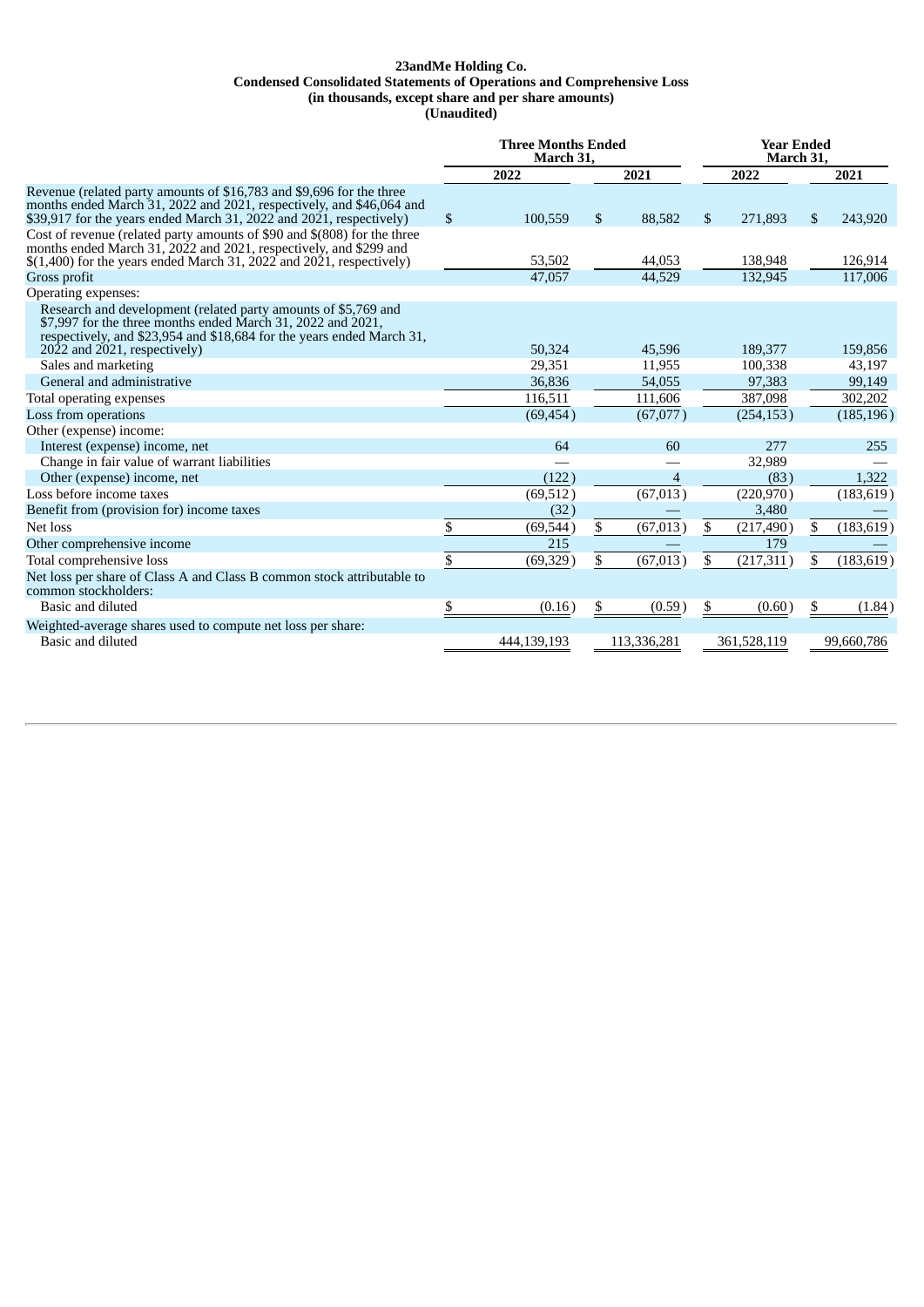#### **23andMe Holding Co. Condensed Consolidated Balance Sheets (in thousands, except share and per share amounts) (Unaudited)**

|                                                                                                                                                                                                                                                                                                                                                                                                                                                                                                    | March 31, |               |    |            |
|----------------------------------------------------------------------------------------------------------------------------------------------------------------------------------------------------------------------------------------------------------------------------------------------------------------------------------------------------------------------------------------------------------------------------------------------------------------------------------------------------|-----------|---------------|----|------------|
|                                                                                                                                                                                                                                                                                                                                                                                                                                                                                                    |           | 2022          |    | 2021       |
| <b>ASSETS</b>                                                                                                                                                                                                                                                                                                                                                                                                                                                                                      |           |               |    |            |
| Current assets:                                                                                                                                                                                                                                                                                                                                                                                                                                                                                    |           |               |    |            |
| Cash                                                                                                                                                                                                                                                                                                                                                                                                                                                                                               | \$        | 553,182       | \$ | 282,489    |
| Restricted cash                                                                                                                                                                                                                                                                                                                                                                                                                                                                                    |           | 1,599         |    | 1,399      |
| Accounts receivable, net                                                                                                                                                                                                                                                                                                                                                                                                                                                                           |           | 3,380         |    | 2,481      |
| Inventories                                                                                                                                                                                                                                                                                                                                                                                                                                                                                        |           | 10,789        |    | 6,239      |
| Deferred cost of revenue                                                                                                                                                                                                                                                                                                                                                                                                                                                                           |           | 7,700         |    | 5,482      |
| Prepaid expenses and other current assets                                                                                                                                                                                                                                                                                                                                                                                                                                                          |           | 25,139        |    | 15,485     |
| Total current assets                                                                                                                                                                                                                                                                                                                                                                                                                                                                               |           | 601,789       |    | 313,575    |
| Property and equipment, net                                                                                                                                                                                                                                                                                                                                                                                                                                                                        |           | 49,851        |    | 60,884     |
| Operating lease right-of-use assets                                                                                                                                                                                                                                                                                                                                                                                                                                                                |           | 55.577        |    | 63.122     |
| Restricted cash, noncurrent                                                                                                                                                                                                                                                                                                                                                                                                                                                                        |           | 6,974         |    | 6,974      |
| Internal-use software, net                                                                                                                                                                                                                                                                                                                                                                                                                                                                         |           | 9.635         |    | 6.889      |
| Intangible assets, net                                                                                                                                                                                                                                                                                                                                                                                                                                                                             |           | 73,905        |    |            |
| Goodwill                                                                                                                                                                                                                                                                                                                                                                                                                                                                                           |           | 351,744       |    |            |
| Other assets                                                                                                                                                                                                                                                                                                                                                                                                                                                                                       |           | 2,593         |    | 654        |
| Total assets                                                                                                                                                                                                                                                                                                                                                                                                                                                                                       | \$        | 1,152,068     | \$ | 452.098    |
| LIABILITIES AND STOCKHOLDERS' EQUITY (DEFICIT)                                                                                                                                                                                                                                                                                                                                                                                                                                                     |           |               |    |            |
| Current liabilities:                                                                                                                                                                                                                                                                                                                                                                                                                                                                               |           |               |    |            |
| Accounts payable (related party amounts of \$12,567 and \$4,422 as of March 31, 2022 and 2021,                                                                                                                                                                                                                                                                                                                                                                                                     |           |               |    |            |
| respectively)                                                                                                                                                                                                                                                                                                                                                                                                                                                                                      | \$        | 37,930        | \$ | 12,271     |
| Accrued expenses and other current liabilities (related party amounts of \$5,772 and \$7,065 as of<br>March 31, 2022 and 2021, respectively)                                                                                                                                                                                                                                                                                                                                                       |           | 44,588        |    | 31,953     |
| Deferred revenue (related party amounts of \$9,181 and \$30,140 as of March 31, 2022 and 2021,                                                                                                                                                                                                                                                                                                                                                                                                     |           |               |    |            |
| respectively)                                                                                                                                                                                                                                                                                                                                                                                                                                                                                      |           | 62.939        |    | 71,255     |
| Operating lease liabilities                                                                                                                                                                                                                                                                                                                                                                                                                                                                        |           | 7,784         |    | 6.140      |
| Total current liabilities                                                                                                                                                                                                                                                                                                                                                                                                                                                                          |           | 153,241       |    | 121,619    |
| Operating lease liabilities, noncurrent                                                                                                                                                                                                                                                                                                                                                                                                                                                            |           | 78.524        |    | 87,582     |
| Other liabilities                                                                                                                                                                                                                                                                                                                                                                                                                                                                                  |           | 4,647         |    | 1.165      |
| <b>Total liabilities</b>                                                                                                                                                                                                                                                                                                                                                                                                                                                                           | \$        | 236,412       | \$ | 210,366    |
| Commitments and contingencies                                                                                                                                                                                                                                                                                                                                                                                                                                                                      |           |               |    |            |
| Redeemable convertible preferred stock                                                                                                                                                                                                                                                                                                                                                                                                                                                             |           |               |    |            |
| Redeemable convertible preferred stock, \$0.0001 par value per share, 10,000,000 shares authorized<br>as of March 31, 2022, and \$0.00001 par value per share, 209,512,070 shares authorized as of March<br>31, 2021; nil and 209,181,855 shares issued and outstanding as of March 31, 2022 and 2021,<br>respectively; aggregate liquidation preference of nil and \$874,107 as of March 31, 2022 and 2021,<br>respectively                                                                       |           |               |    | 837,351    |
| Stockholders' equity (deficit)                                                                                                                                                                                                                                                                                                                                                                                                                                                                     |           |               |    |            |
| Common Stock - Class A shares, par value \$0.0001, 1,140,000,000 and 390,921,975 shares<br>authorized and 228,174,718 and 20,713,076 shares issued and outstanding as of March 31, 2022 and<br>2021, respectively; Class B shares, par value \$0.0001, 350,000,000 and 380,944,977 shares<br>authorized and 220,637,603 and 103,816,708 shares issued and outstanding as of March 31, 2022<br>and 2021, respectively; Class C shares, par value \$0.0001, nil and 72,276,062 shares authorized and |           |               |    |            |
| no shares issued and outstanding as of March 31, 2022 and 2021, respectively                                                                                                                                                                                                                                                                                                                                                                                                                       |           | 45            |    | 12         |
| Additional paid-in capital                                                                                                                                                                                                                                                                                                                                                                                                                                                                         |           | 2,110,160     |    | 381,607    |
| Accumulated other comprehensive income                                                                                                                                                                                                                                                                                                                                                                                                                                                             |           | 179           |    |            |
| Accumulated deficit                                                                                                                                                                                                                                                                                                                                                                                                                                                                                |           | (1, 194, 728) |    | (977, 238) |
| Total stockholders' equity (deficit)                                                                                                                                                                                                                                                                                                                                                                                                                                                               |           | 915,656       |    | (595, 619) |
| Total liabilities and stockholders' equity (deficit)                                                                                                                                                                                                                                                                                                                                                                                                                                               | \$        | 1,152,068     | \$ | 452,098    |
|                                                                                                                                                                                                                                                                                                                                                                                                                                                                                                    |           |               |    |            |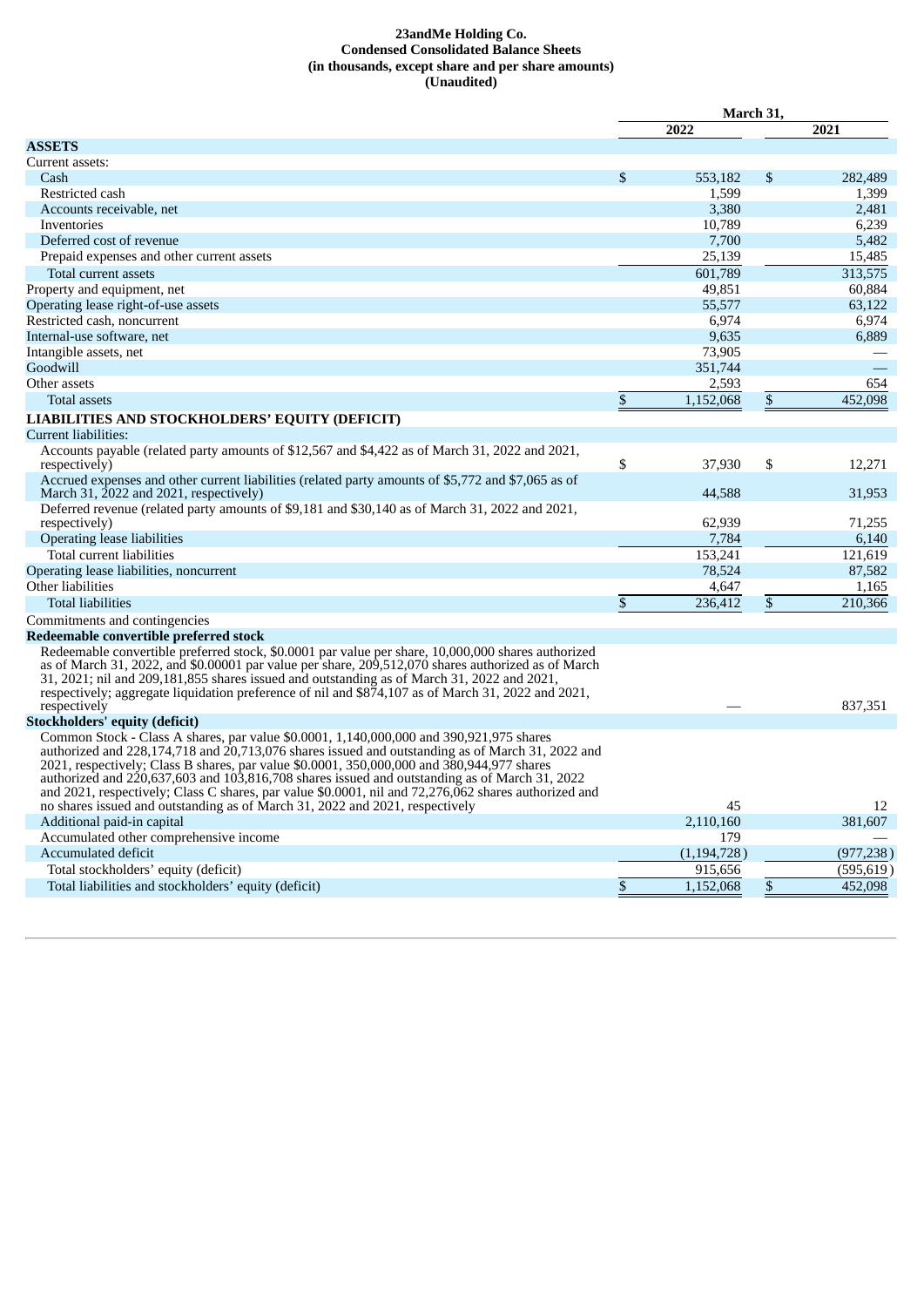#### **23andMe Holding Co. Condensed Consolidated Statements of Cash Flows (in thousands) (Unaudited)**

|                                                                                                                                                               | Year Ended March 31, |     |            |
|---------------------------------------------------------------------------------------------------------------------------------------------------------------|----------------------|-----|------------|
|                                                                                                                                                               | 2022                 |     | 2021       |
| <b>Cash flows from operating activities:</b>                                                                                                                  |                      |     |            |
| Net loss                                                                                                                                                      | \$<br>(217, 490)     | -\$ | (183, 619) |
| Adjustments to reconcile net loss to net cash used in operating activities:                                                                                   |                      |     |            |
| Depreciation and amortization                                                                                                                                 | 23,699               |     | 18,078     |
| Amortization and impairment of internal-use software                                                                                                          | 2,449                |     | 2,168      |
| Stock-based compensation expense                                                                                                                              | 57,933               |     | 88,425     |
| Changes in fair value of warrant liabilities                                                                                                                  | (32,989)             |     |            |
| Loss on disposal of property and equipment                                                                                                                    | 100                  |     | 57         |
| Gain on lease termination                                                                                                                                     | (15)                 |     | (876)      |
| Changes in operating assets and liabilities:                                                                                                                  |                      |     |            |
| Accounts receivable                                                                                                                                           | (899)                |     | 3,912      |
| Inventories                                                                                                                                                   | (4,262)              |     | 7,884      |
| Deferred cost of revenue                                                                                                                                      | (2,219)              |     | 1,163      |
| Prepaid expenses and other current assets                                                                                                                     | (10,077)             |     | 2,126      |
| Operating lease right-of-use assets                                                                                                                           | 7,078                |     | 10,288     |
| Other assets                                                                                                                                                  | (1,820)              |     | 573        |
| Accounts payable (related party amounts of \$8,145 and \$191 for the years ended March 31, 2022 and<br>2021, respectively)                                    | 22,856               |     | 137        |
| Accrued expenses and other current liabilities (related party amounts of \$ (1,293) and \$3,517 for the<br>years ended March 31, 2022 and 2021, respectively) | 8,316                |     | 82         |
| Deferred revenue (related party amounts of \$(20,959) and \$(14,917) for the years ended March 31, 2022                                                       |                      |     |            |
| and 2021, respectively)                                                                                                                                       | (8,799)              |     | (16,210)   |
| Operating lease liabilities                                                                                                                                   | (7,054)              |     | (8,528)    |
| Other liabilities                                                                                                                                             | (3,635)              |     | 88         |
| Net cash used in operating activities                                                                                                                         | (166, 828)           |     | (74, 252)  |
| <b>Cash flows from investing activities:</b>                                                                                                                  |                      |     |            |
| Purchases of property and equipment                                                                                                                           | (3,968)              |     | (4,054)    |
| Purchases of intangible assets (patents)                                                                                                                      | (5,500)              |     |            |
| Proceeds from sale of property and equipment                                                                                                                  | 1                    |     | 838        |
| Capitalized internal-use software costs                                                                                                                       | (4,505)              |     | (3,320)    |
| Cash paid for acquisitions, net of cash acquired                                                                                                              | (94, 165)            |     |            |
| Net cash used in investing activities                                                                                                                         | (108, 137)           |     | (6,536)    |
| <b>Cash flows from financing activities:</b>                                                                                                                  |                      |     |            |
| Proceeds from issuance of redeemable convertible preferred stock                                                                                              |                      |     | 82,500     |
| Payments for issuance costs of redeemable convertible preferred stock                                                                                         |                      |     | (232)      |
| Proceeds from exercise of stock options (related party amounts of nil and \$67,359 for the years ended<br>March 31, 2022 and 2021, respectively)              | 16.998               |     | 76,151     |
| Payments of deferred offering costs                                                                                                                           | (30, 642)            |     | (3,084)    |
| Proceeds from issuance of common stock upon Merger                                                                                                            | 309,720              |     |            |
| Proceeds from PIPE (related party amounts of \$25,000 and nil for the years ended March 31, 2022 and<br>2021, respectively)                                   | 250,000              |     |            |
| Proceeds from exercise of merger warrants                                                                                                                     | 44                   |     |            |
| Payment for warrant redemptions                                                                                                                               | (116)                |     |            |
| Net cash provided by financing activities                                                                                                                     | 546,004              |     | 155,335    |
| Effect of exchange rates on cash                                                                                                                              | (146)                |     |            |
| Net increase in cash and restricted cash                                                                                                                      | 270,893              |     | 74,547     |
| Cash and restricted cash-beginning of period                                                                                                                  | 290,862              |     | 216,315    |
| Cash and restricted cash-end of period                                                                                                                        | 561,755              |     | 290,862    |
| Supplemental disclosures of non-cash investing and financing activities:                                                                                      |                      |     |            |
| Purchases of property and equipment during the period included in accounts payable and accrued<br>expenses                                                    | 722                  |     | 535        |
|                                                                                                                                                               |                      |     |            |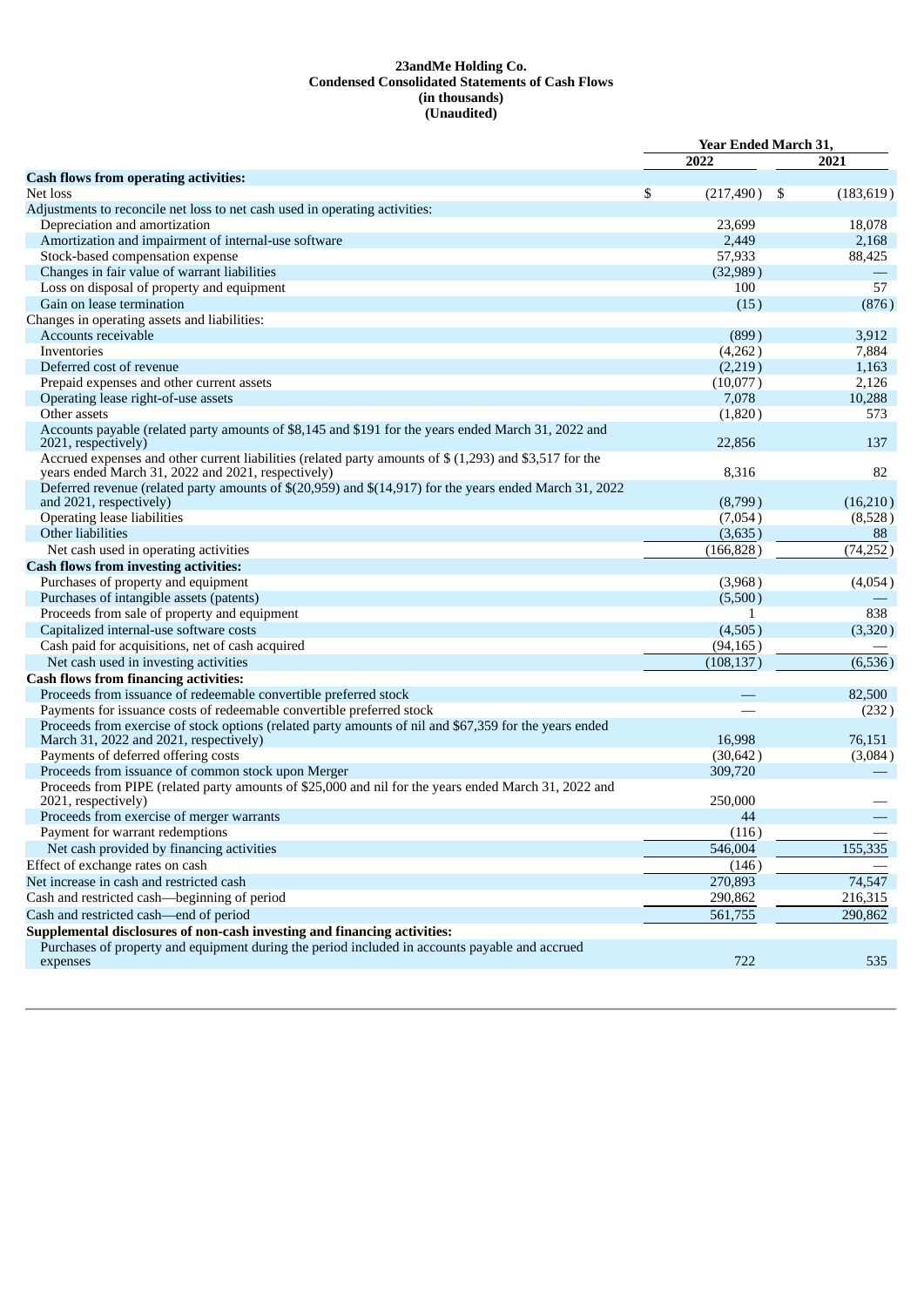| Stock-based compensation capitalized for internal-use software costs                                                                                          | 1,166   | 637     |
|---------------------------------------------------------------------------------------------------------------------------------------------------------------|---------|---------|
| Reclassification of transaction costs                                                                                                                         | 3,971   |         |
| Vesting of related party early exercised stock options                                                                                                        |         | 91,046  |
| Assumption of merger warrants liability                                                                                                                       | 75,415  |         |
| Deferred offering costs during the period included in accounts payable and accrued expenses                                                                   |         | 887     |
| Conversion of redeemable convertible preferred stock to common stock                                                                                          | 837,351 |         |
| Redemption/exercise of Class A common stock warrants                                                                                                          | 42,354  |         |
| Stock consideration in acquisition of businesses, including fair value of common stock issued and fair<br>value of stock-based awards that were vested        | 322,842 |         |
| Reconciliation of cash and restricted cash within the consolidated balance sheets to the amounts<br>shown in the consolidated statements of cash flows above: |         |         |
| Cash                                                                                                                                                          | 553,182 | 282,489 |
| Restricted cash, current                                                                                                                                      | 1,599   | 1,399   |
| Restricted cash, noncurrent                                                                                                                                   | 6,974   | 6,974   |
| Total cash and restricted cash                                                                                                                                | 561,755 | 290,862 |